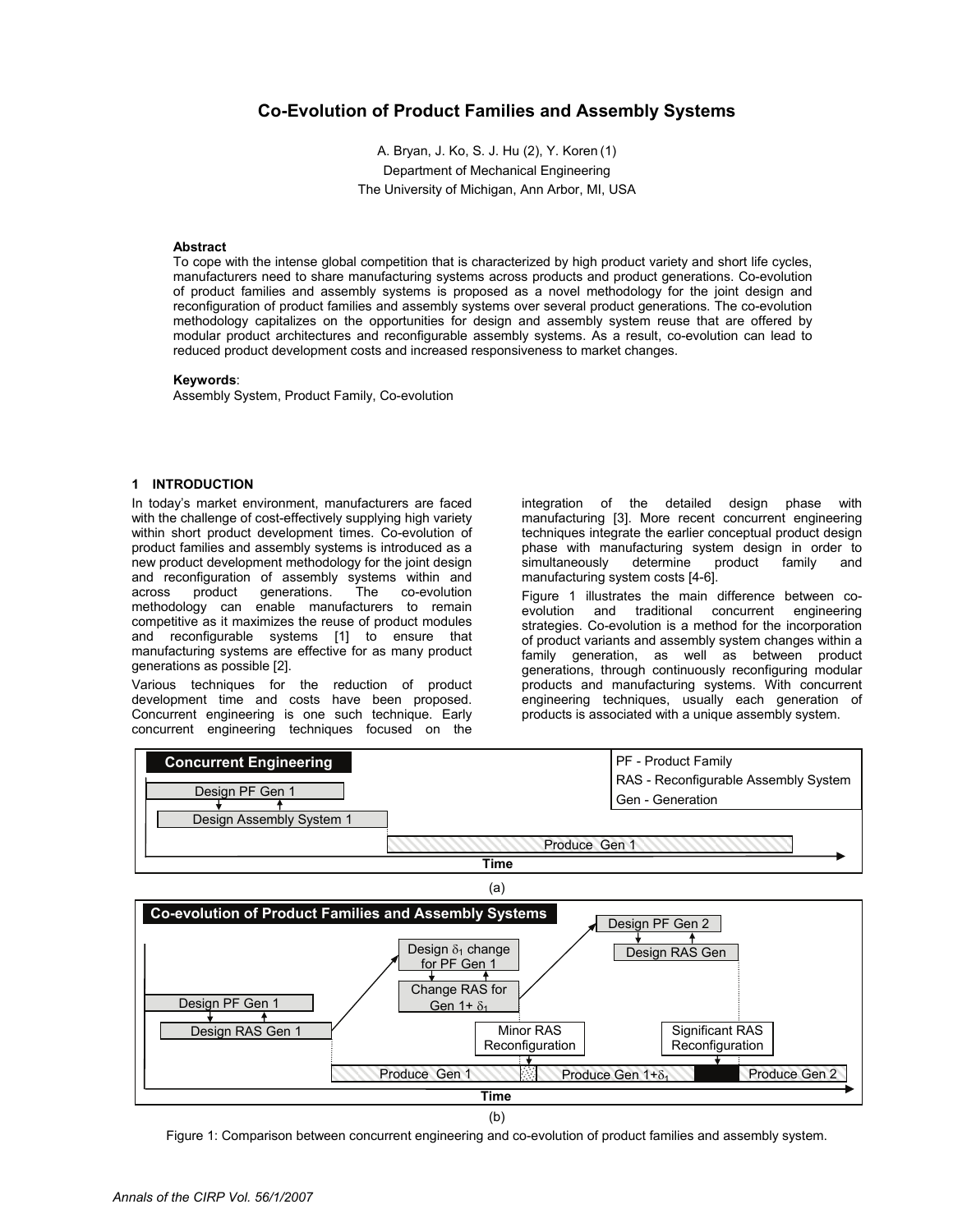When products change from one generation to another, new assembly systems must be simultaneously designed. Some researchers have previously recognized a need for product evolution or co-evolution [7-11]. However, systematic methods for such co-evolution have not been proposed.

This paper proposes methodologies for the co-evolution of products and assembly systems. The remainder of this paper is organized as follows. The details of the coevolution methodology are explained in Section 2. This will be followed by an example in Section 3 and conclusions in Section 4.

### **2 METHODOLOGY**

There are two main phases of the co-evolution methodology: (1) the joint design of the product family and assembly system in the first generation and (2) the later co-evolution of the product family and system (Figure 1). The first generation design is assumed to be a 'clean sheet' design for both the product family and the assembly system. This initial design phase is important as the decisions made during this phase affect product family changes and assembly system reconfigurations in future generations. The co-evolution phase pursues economical product family changes and assembly system reconfigurations. As shown in Figure 1, the inputs to this phase are the existing product family, the required design changes, and the re-configuration constraints of the product family and assembly system. Using these inputs, new product modules are developed, the product family is modified and the assembly system is reconfigured. Since reconfiguring an assembly system can consume a lot of resources, a method for determining the effectiveness of the co-evolution plan is also proposed.

### **2.1 Phase I: design of the first generation product family and assembly system**

The seller's welfare utility model has traditionally been used for the selection of product variants for a product family [12-13]. The selected product family is then used as an input to assembly system design formulations such as mixed product assembly line balancing (MPALB). MPALB is used to determine task assignments and the optimal number of workstations [14]. Since the product family influences the design of the assembly line and the cost of the assembly system influences the product variants selected, the seller's welfare models and MPALB models are combined to jointly determine the product family and assembly line design that leads to maximum profits. The maximum profit  $(II)$  is achieved by maximizing revenues and minimizing costs as follows:

$$
\text{maximize } \prod_{z_j, x_{km}, s_{ij}, y_m} = \sum_{j \in PF} \rho_j V_j z_j - \varphi M \tag{1}
$$

The decision variables are the product variants to be included in the product family  $(z<sub>i</sub>)$ , the product variants selected by customers  $(s_{ii})$ , decision about whether a workstation is needed  $(y_m)$  and the assignment of tasks to workstations (*xkm*) where *PF* is the set of products being considered for the product family and the subscripts *i*, *j*, *k* and *m* are customers, product variants, modules and workstations respectively. The upper limit of *i* is *I*, the number of customers interviewed; the upper limit of *j* is *|PF|,* the cardinality of set *PF*; the upper limit of both *k* and

*m* is *K*, the maximum number of modules. 1 *I*  $j = \frac{1}{I} \sum_{i=1}^{I} s_{ij}$  $V_j = \frac{\varphi}{I} \sum_i s$ ψ  $=\frac{\psi}{I}\sum_{i=1}^{I} s_{ij}$  and

1 *K m m*  $M = \sum y$  $=\sum_{m=1} y_m \cdot \psi$  is the number of potential customers in the market. In Eq. 1,  $\rho_j$  is the selling price of one unit of product variant  $j$  and  $\varphi$  is the combined fixed and variable costs for the assembly system.

The constraints for the problem are as follows:

$$
\omega_{ij} z_j - \alpha_i \ge \gamma \left( s_{ij} - 1 \right) \qquad \forall i = 1, \cdots, I; \ \forall j \in PF \tag{2}
$$

$$
\omega_{ij}z_j - \omega_{ir}z_r \ge \gamma\Big(s_{ij}-1\Big) \qquad \forall i=1,\cdots,I; \ \forall \ r,j \in PF; \ r \ne j \tag{3}
$$

$$
\sum_{j \in PF} s_{ij} \le 1 \qquad \forall \ i = 1, \cdots, I \tag{4}
$$

$$
s_{ij} \le z_j \qquad \qquad \forall i = 1, \cdots, I; \ j \in PF \tag{5}
$$

$$
\sum_{j \in PF} z_j \le J' \tag{6}
$$

$$
\sum_{m=1}^{K} x_{km} = 1 \qquad \forall k = 1, \cdots, K \qquad (7)
$$

$$
\sum_{k=1}^{K} \sum_{j \in PF} V_j \tau_{jk} x_{km} \le \lambda y_m \quad \forall \ m = 1, \cdots, K
$$
 (8)

$$
x_{km} \leq \sum_{n=1}^{m} x_{qn} \qquad \forall \ m = 1, \cdots, K; \ \forall \ k = 1, \cdots, K; \ \forall \ q \in P(k)
$$
 (9)

$$
y_m \le y_n \quad \forall \ n, m = 1, \cdots, K; \ n \le m \tag{10}
$$

$$
z_j \in \{0,1\}; \ x_{km} \in \{0,1\}; \ s_{ij} \in \{0,1\}; \ y_m \in \{0,1\}
$$
 (11)

In Eqs. 2 and 3,  $\omega_i$  is the utility that customer *i* receives from product variant  $j$ ,  $\alpha$  is the utility that customer  $i$ receives from an existing product, and  $\gamma$  is a very large number. Eqs. 2 and 3 ensure that the customer utility for the selected product variant exceeds that of other product variants in the product family and of the existing product. Eq. 4 indicates that each customer selects at most one product variant and Eq. 5 prevents the customer from selecting a product variant not offered in the product family. Eq. 6 ensures that the total number of product variants selected for the product family does not exceed *J'*, the limit set by marketing. Eq. 7 ensures that each assembly task is assigned to a workstation. Eq. 8 prevents the overloading of workstations and tasks from being assigned to unavailable workstations. In this constraint, <sup>τ</sup>*jk* is the time required to assemble module *k* of product variant  $j$  and  $\lambda$  is the planned life of the assembly system. Eq. 9 prevents precedence constraint violations. In this constraint *P(k)* is the set of predecessors of module *k*. Eq. 10 ensures that lower numbered stations are filled before higher numbered stations. Eq. 11 contains the feasibility constraints on the decision variables.

The profit maximization formulation outlined in Eqs. 1-11 is a non-linear integer program. These problems are known to be NP hard and therefore difficult to solve by exact optimization methods. Therefore, a genetic algorithm is used to solve this problem.

### **2.2 Phase II: joint reconfiguration of the product family and assembly system**

As customer preferences change, new product functions need to be introduced and the assembly system updated. The reconfiguration decisions for the product family and assembly system are based on the new customer requirements and the constraints of the existing assembly system. They include determination of which of the modules with new functionality should be added, how they should be combined with existing product variants to form new product variants, whether any of the existing product variants should be dropped from the product family, and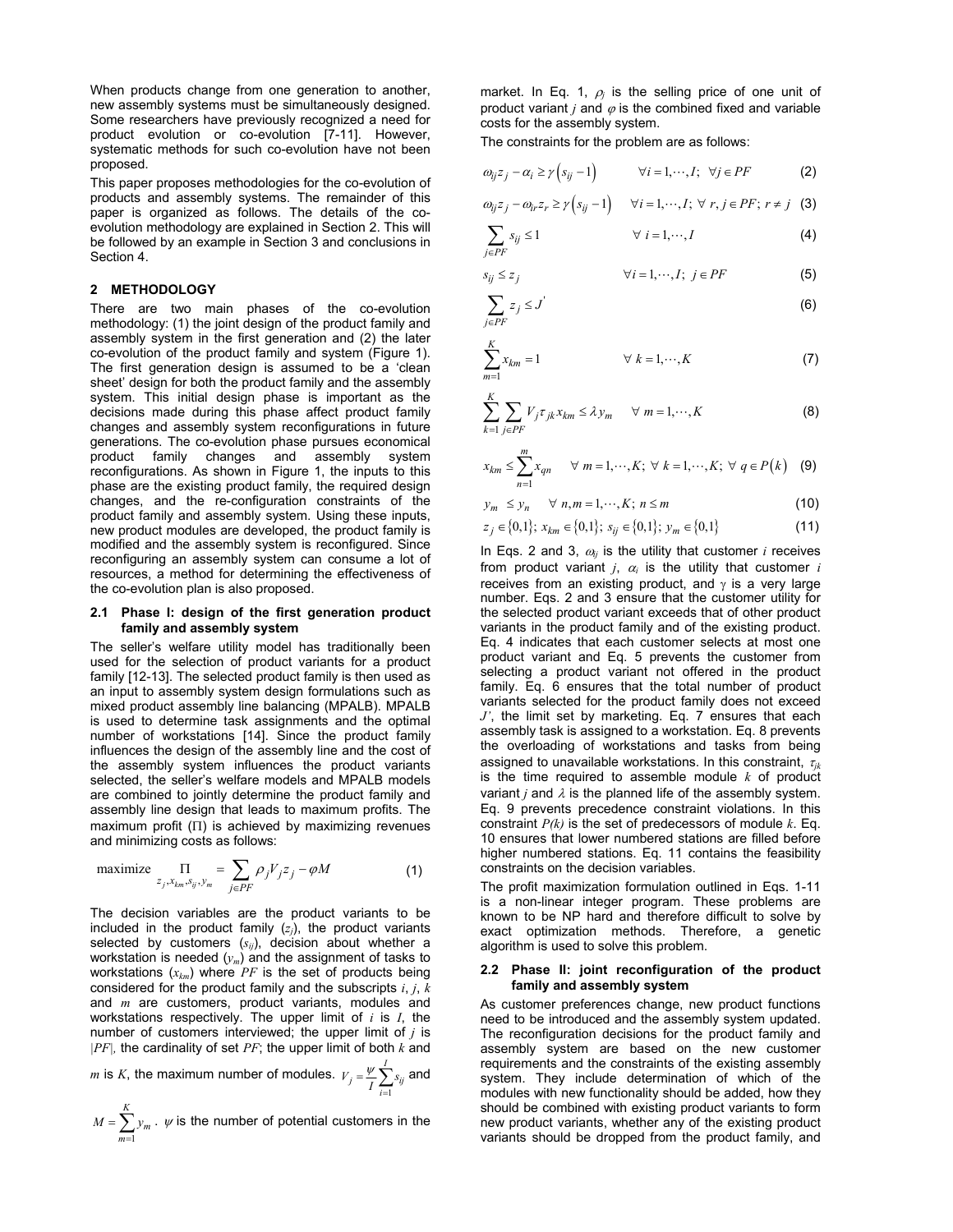how much additional resources would be required to supply the new product family. Adopting a new product family (Π*<sup>n</sup>* ) would only make sense if it allows the manufacturer to improve profits over the profits obtained from an existing product family (Π). Therefore, the objective function of the second phase of co-evolution is to maximize profit increase (ΔΠ) as follows:

$$
\begin{aligned}\n\text{maximize} & \quad \frac{\Delta \Pi}{z_j, h_{jk} n_{\ell}, s_{ij}, y_m, c_m, x_{k^n_m}} = \Pi^n - \Pi \\
\text{where } \Pi^n &= \sum_{j \in PF} R_j V_j - \varphi \sum_{m=1}^M c_m y_m\n\end{aligned} \tag{12}
$$

In this formulation, the previous product family's profit is a parameter. The new decision variables introduced for the co-evolution problem are  $h_{jk^n\ell}$ ,  $c_m$  and  $x_{k^nm}$ .  $h_{jk^n\ell}$  indicates whether option  $\ell$  of module  $k$  is in product variant  $j$ . This leads to the design of new product variants or the redesign of previous product variants.  $x_{k^m m}$  is the station assignment variable for new modules and  $c_m$  is the number of parallel resources required at each workstation. Since the assembly system already exists,  $x_{km}$  is considered as a parameter and *M* is the upper bound of  $m$ .  $k^n$  represents new modules and has an upper limit  $K^n$ ; and  $\ell$  is a subscript for options of new modules options and has upper limit  $L^{k^n}$ . An intermediate

variable,  $1 \ell = 1$  $n \frac{1}{k}$  $\sum_{n=1}^{\infty}\sum_{\ell=1}^{n}S_{k}{}^{n}\ell^{n}{}_{jk}{}^{n}$ *K L*  $j = \rho_j + \sum_{k''=1} \sum_{\ell=1} \varsigma_{k'' \ell} n_{jk}$  $R_i = \rho_i + \sum_{i} \sum_{i} \xi_{i} h_i$  $= \rho_j + \sum_{k^n=1} \sum_{\ell=1} \xi_{k^n\ell} h_{jk^n\ell}$ , depends on the revenue

that could be previously obtained from the product variant  $\rho_i$  and the revenue that can be obtained from the new modules  $(\xi_{\mu n_\ell})$ .

All the constraint equations, except Eq. 8, remain the same with  $x_{km}$  being replaced by  $x_{km}$  where appropriate. Eq. 8 is modified to Eq. 13 to account for changes in the workload assigned to each workstation as the product family evolves. This is required because although the module-workstation assignments remain the same, the volume of previous modules can change. Eq. 13 ensures that the time required to assemble new and old modules at a workstation does not exceed the total available time.

$$
\sum_{k^{n}=1}^{K^{n}} \sum_{j\in PF} \sum_{\ell=1}^{L^{k^{n}}} V_{j}\left(h_{jk^{n}\ell}\theta_{k^{n}\ell}X_{k^{n}m}+\theta_{jm}\right) \leq \lambda c_{m} y_{m} \qquad \forall m=1,\cdots,M \qquad (13)
$$

where  $\theta_{k^nm}$  is the time required to assemble one unit option  $\ell$  of module  $k^n$  and  $\mathcal{G}_{jm}$  is the current unit workload of all the modules previously assigned to workstation *m* for product variant *j*. The feasibility constraints for the new decision variables are as follows:

$$
h_{jk^n\ell} \in \{0,1\}; \ x_{k^nm} \in \{0,1\}; \ c_m \ge 0 \tag{14}
$$

As in Section 2.1, this formulation is a nonlinear integer program and is solved using a genetic algorithm.

### **2.3 Effectiveness of the co-evolution plan**

A reconfiguration process should be efficient in terms of (1) reuse, (2) time and (3) transition cost. The level of reuse is measured by the reuse ratio which is defined as the ratio of the number of system elements reused to the total number of system elements [2].

$$
tr(\delta, \delta + 1) = \left(\sum_{e=1}^{E} tr_e(\delta, \delta + 1) \cdot \varpi_e\right) / \left(\sum_{e=1}^{E} \varpi_e\right)
$$
 (15)

 $tr(\delta \delta + 1)$  and  $tr_e(\delta \delta + 1)$  are the transition reuse ratio and the transition reuse ratio for system element *e* in making δ and  $\delta+1$  changes to the product family,  $E$  is the total number of system elements.  $\varpi_e$  is the weight factor for system element *e*. The transition time for updating the assembly system  $(t t(\delta, \delta + 1))$  is defined as the maximum time required for changing each of the system elements between two versions of the product family  $(t t_e(\delta \delta + 1))$ .

$$
t(\delta, \delta + 1) = \max[t_e(\delta, \delta + 1)] \; \forall e
$$
\n(16)

This time should be as short as possible in order to minimize production losses during co-evolution. The efficiency of these transformation activities can be measured in terms of financial units as follows:

$$
tc(\delta, \delta + 1) = \sum_{e=1}^{E} tc_e(\delta, \delta + 1)
$$
\n(17)

where  $tc(\delta, \delta+1)$  is the total transition cost and  $tc_e(\delta, \delta+1)$  is the transition cost for system element *e.*

## **3 ILLUSTRATION**

The example outlined in this section demonstrates the implementation of the co-evolution methodology.

### **3.1 Generation 1 product family and assembly system**

The first generation (Gen 1) product family is derived from 11 modules (M1-M11). Modules M1-M8 occur in every product variant and do not have options. They are referred to as base modules. The other modules have options. The first option is not to have the module and the remaining options are variations of the module. The base product variant is defined as the product variant without any optional modules.

The precedence diagram for the assembly is shown in Figure 2. This precedence diagram is a modification of the one given in [14]. Each task in the precedence diagram is assumed to represent the assembly of an individual module. This assumption allows the serial number for an assembly task to be consistent with the serial number of the module assembled at the respective assembly task. The assembly times for the base product variant are also shown in Figure 2. Since the first node on the precedence diagram represents the introduction of the first module to the line, its associated task time is set to zero. The assembly times for the second option of M9, M10 and M11 are 2min, 9min and 2min, respectively. The assembly times for the third option of M10 and M11 are 3min and 5min respectively.



Figure 2: Precedence diagram and task times (min) for the Gen 1 base modules.

The selling prices of product variants were randomly generated from a normal distribution with mean \$30 and standard deviation \$10. The customers' utility value for an existing product was set to zero, indicating that there are no currently available products. The utility values for module-options were randomly generated from a normal